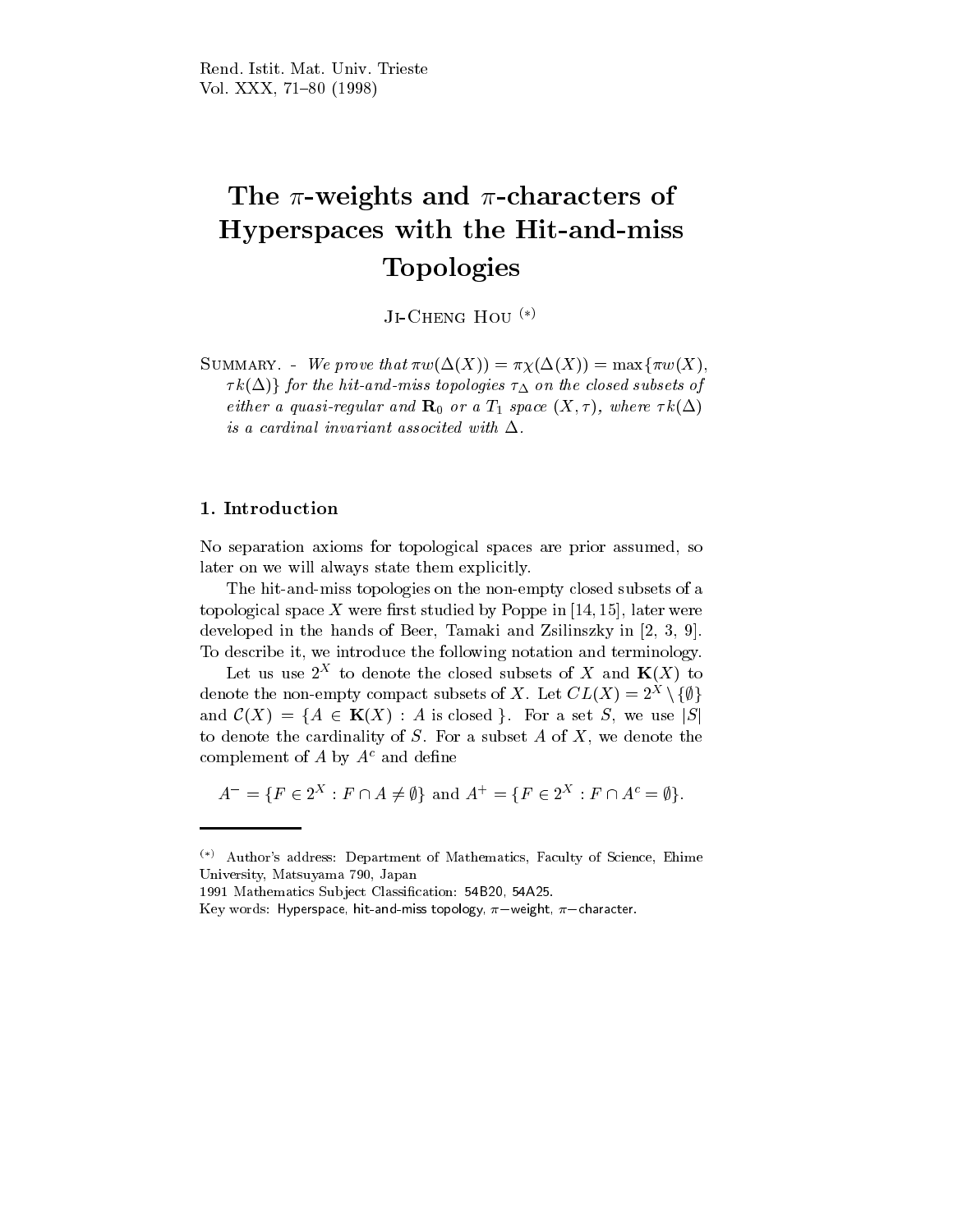Throughout this paper  $\Delta$  always means a subset of  $CL(X)$  satisfying the following properties:

- a)  $\Delta$  is closed with respect to the finite unions;
- b) the intersection of every finite subset of  $\Delta$  belongs to  $\Delta$  if it contains an element of  $\Delta$ .

Evidently,  $CL(X)$  and  $C(X)$  satisfy both a) and b) respectively.

Let  $(X, \tau)$  be a topological space, and let  $\Delta \subseteq CL(X)$ . The hitand-miss topology  $\tau_{\Delta}$  on 2<sup>2</sup> has as a subbase all sets of the form  $V_{-}$ , where  $V \in \tau$ , and of the form  $(A^*)$ , where  $A \in \Delta$ . For simplicity, denote by  $\Delta(X)$  the topological space  $(Z, \tau_{\Delta})$ .

The topology generalizes the two most fundemental topologies on the closed subsets of a space, i.e., the Vietoris and Fell topogogies. In fact, if  $\Delta = CL(X)$ , then  $\tau_{\Delta}$  is the Vietoris topology  $\tau_V$  on  $2^X$ (cf. [10]); if  $\Delta = \mathcal{C}(X)$ , then  $\tau_{\Delta}$  is the Fell topology (cf. [6])  $\tau_F$  on  $2^X$ .

Let  $(X, \tau)$  be a topological space. A family  $\gamma \subseteq \tau \setminus \{\emptyset\}$  is said to be a  $\pi$ -basis for X if each  $U \in \tau \setminus \{\emptyset\}$  contains some  $V \in \gamma$ , and the  $\pi$ -weight  $\pi w(X)$  is  $\min\{|\gamma| : \gamma \text{ is a } \pi - \text{ basis for } X\} + \omega$ . Let  $p \in X$ . A family  $\gamma \subseteq \tau \setminus \{\emptyset\}$  is a local  $\pi$ -basis for X at p, if every open neighbourhood G of p contains some  $V \in \gamma$ ; the  $\pi$ -character of  $X$  *at*  $p$  is defind as

 $\pi \chi(p, X) = \min\{|\mathcal{V}| : \mathcal{V} \text{ is a local } \pi \text{ basis for } X \text{ at } p\} + \omega.$ 

The  $\pi$ -character of X is defined as follows:

$$
\pi \chi(X) = \sup \{ \pi \chi(p, X) : p \in X \} + \omega.
$$

The purpose of this paper is to investigate the  $\pi$ -weight and  $\pi$ character of  $\Delta(X)$ . We obtain a remarkable result that  $\pi w(\Delta(X)) =$  $\pi \chi(\Delta(X)) = \max{\pi w(X), \tau k(\Delta)}$  for either a quasi-regular  $\mathbf{R}_0$  or a  $T_1$  space X, where  $\tau k(\Delta)$  is a cardinal invariant associated with  $\Delta$ . As a result we get, for instance, that  $\pi w(z^*, \tau_F) = \pi \chi(z^*, \tau_F) > \kappa_0$ where Q are the rational numbers (see, Corollary 3.4). In particular, this implies that  $w(z^*, \tau_F) > \kappa_0$  which is a known result. As another consequence of this our result, we get immeditely also that for a  $T_1$ space  $\Lambda$ ,  $\pi w(\Lambda) \leq \pi w(\mathbf{R}(\Lambda), \tau_V) \leq \pi w((2^{\circ}, \tau_V)) = \pi w(\Lambda)$ , i.e.  $\pi w((\mathbf{K}(X), \tau_V)) = \pi w(X)$  which is a result of [11].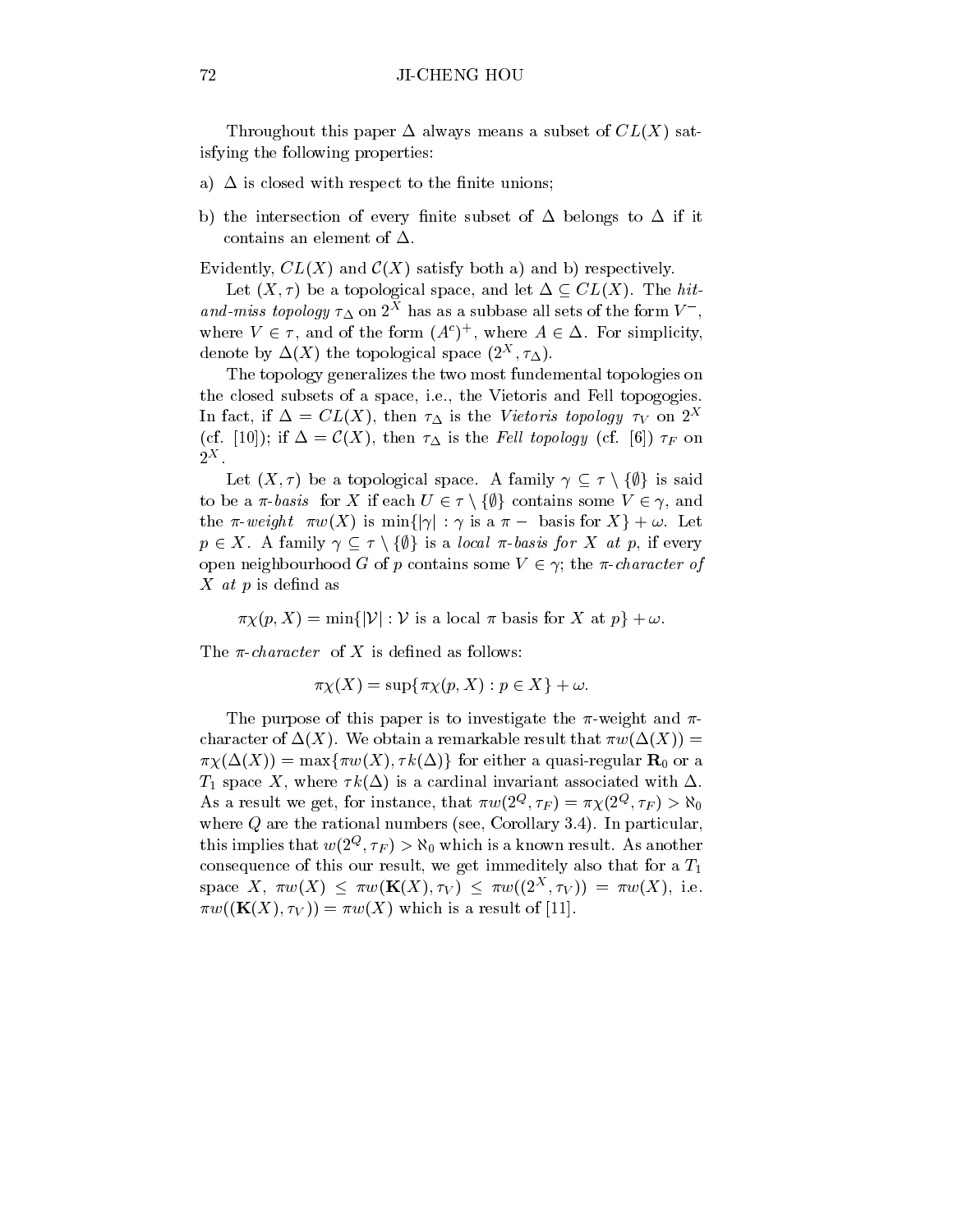# 2. A cardinal invariant associated with  $\Delta$

The following notion is a key item throughout this paper and, it seems to be new.

DEFINITION 2.1. Let  $(X, \tau)$  be a topological space. For a subset A of  $CL(X)$ , we say  $\mathcal{B} \subseteq \mathcal{A}$  is a  $\tau$ -cofinal subset of  $\mathcal{A}$  if, for any  $W \in \tau$ and  $A \in \mathcal{A}$  with  $W \cap A^c \neq \emptyset$ , there exists  $B \in \mathcal{B}$  which contains A such that W hits  $B^{\pi}$ . The  $\tau$ -connaitly  $\tau \kappa(\mathcal{A})$  of  $\mathcal{A}$  is denned as follows:

$$
\tau k(\mathcal{A}) = \inf \{ |\mathcal{B}| : \mathcal{B} \,\, \text{is a}\,\, \tau-\, \,\, \text{cofinal subset of}\,\, \mathcal{A} \} + \omega.
$$

To justify this notion, we shall prove few factsabout particular  $\Delta$ . First of all, the  $\tau$ -cofinality of A is very similar to the cofinality  $c(\mathcal{A})$  of  $\mathcal{A}$ . Let us recall that  $c(\mathcal{A}) = \min\{|\mathcal{B}| : \mathcal{B}$  is a cofinal subset of A with respect to the "inclusion" }  $+ \omega$ .

PROPOSITION 2.2.  $c(A) \leq \tau k(A)$  for each subset A of  $CL(X)$ .

We omit the proof. Instead, we provide a counterexample showing that the inequality in Proposition 2.2 cannot be improved to be equal in general.

Let X be a set of cardinality  $\aleph_1$  and let us endow it with the "cofinite" topology with respect to a fixed point  $p \in X$ . Namely, all points except p are isolated and  $V \ni p$  is open if and only if the completment of V is finite. Now, let  $A$  be the compact subsets of X. Then the cofinality of A is  $\aleph_0$ , but the  $\tau$ -cofinality of A is greater than  $\aleph_0$ . If a subset B of A is  $\tau$ -cofinal, then B must contain the set  $\{X \setminus \{x\} : x \neq p\}$  whose cardinality is equal to  $\aleph_1$ . Indeed,  $\{x\}$ is open in  $\Lambda$ . If  $A = \Lambda \setminus \{x\}$ , then  $A \in \mathcal{A}$  and  $x \in A$ . Since  $\mathcal{D}$ is  $\tau$ -cofinal, there is  $B \in \mathcal{B}$  such that  $x \in B^c$  and  $B \supseteq X \setminus \{x\}.$ Therefore,  $X \setminus \{x\} = B \in \mathcal{B}$ .

PROPOSITION 2.3. Let  $(X, \tau)$  be a non-trivial space. Let  $\gamma \subseteq \tau \setminus \{\emptyset\}.$ Then  $\gamma$  is a  $\pi$ -basis of  $\Lambda$  if and only if  $\gamma$  is  $\tau$ -connal in  $CL(\Lambda)$ , where  $\gamma^c = \{X \setminus G : G \in \gamma \text{ and } G \neq X\}.$ 

*Proof.* "only if". Take  $V \in \tau \setminus \{\emptyset\}$  and  $A \in CL(X)$  such that  $V \cap A^c \neq \emptyset$ . As X is non-trivial, we can assume that  $V \cap A^c \neq X$ .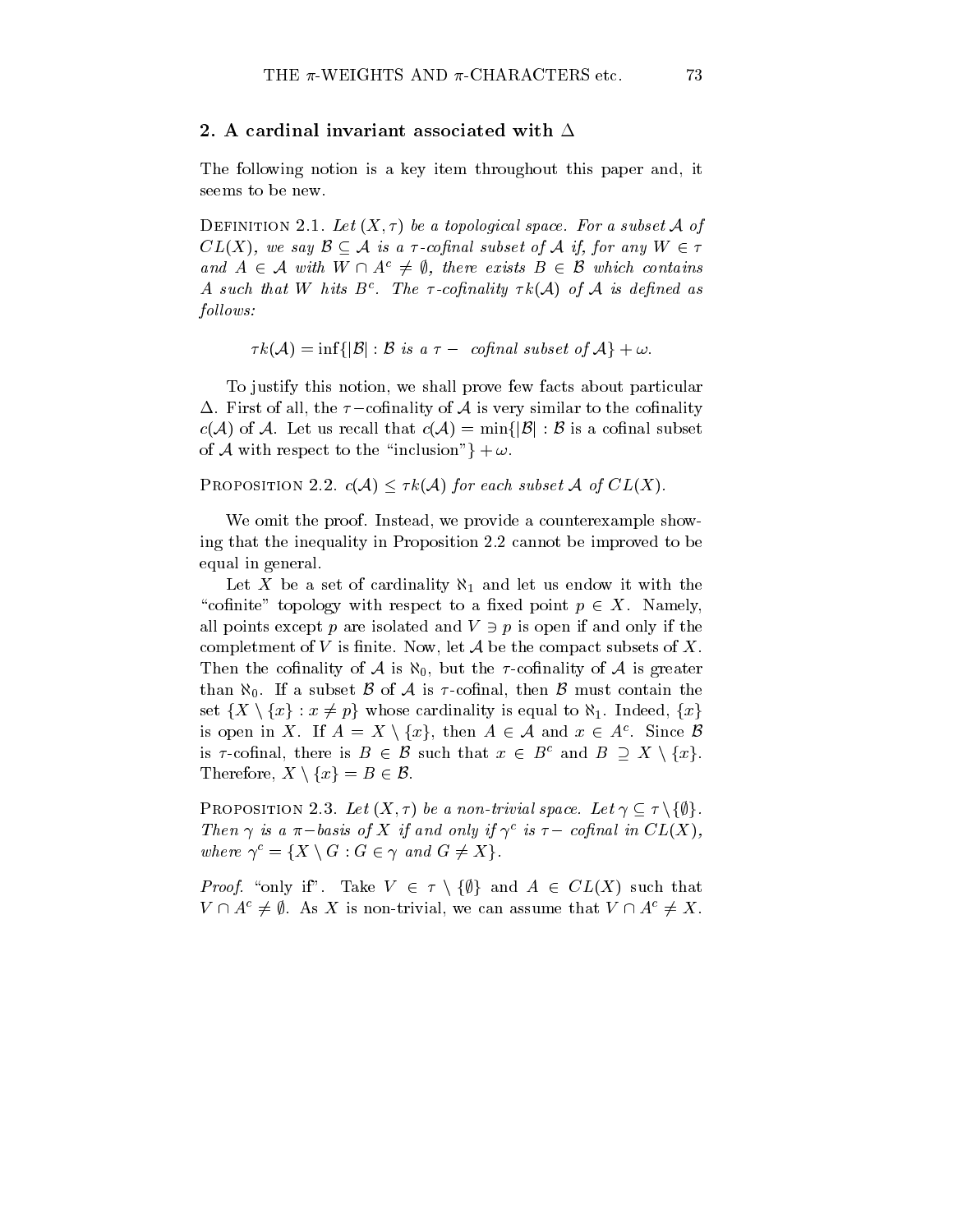Since  $\gamma$  is a  $\pi$  - pasis of  $\Lambda$ , there is  $G \in \gamma$  such that  $G \subseteq V \sqcup A^*$ . If  $B = G^*$ , then  $B \in \gamma^*$  and satisfies that  $A \subseteq B$  and  $V \sqcup B^* \neq \emptyset$ .

"if". Let  $U \in \tau \setminus \{\emptyset\}$ . The case  $U = X$  is trivial. Therefore, we assume that  $U \neq X$ . Thus  $U^c \in CL(X)$ . Now observe this pair  $(\Lambda, U)$ . Since  $\gamma$  is  $\tau =$  connal in  $\cup L(\Lambda)$ , there is  $G \in \gamma$  such that  $\Box$  $G^{\circ} \supset U^{\circ}$ , i.e.,  $G \subseteq U$ .

By Proposition 2.3, we get immediately the following result:

COROLLARY 2.4. Let  $(X, \tau)$  be a topological space. Then

 $\tau k(CL(X)) = \pi w(X).$ 

To describe the next result, we recall the following notion introduced by Ntantu in [12].

The  $k - k$ -netweight  $kknw(X)$  of X is defined as follows:

 $kknw(X) = \inf\{|\mathcal{A}| : \mathcal{A}$  is a k-network

of Xwith compact closed members.

Further, recall that a topological space is said to be *pseudo*- $\mathbf{R}_0$ (resp.  $\mathbf{R}_0$ ) whenever each non-empty open subset of X contains the closure of some (resp. each) of its points (cf. [5]).

PROPOSITION 2.5. Let  $(X, \tau)$  be a pseudo- $\mathbf{R}_0$  space. Then

 $\tau k(\mathcal{C}(X)) \leq kknw(X).$ 

*Proof.* Let  $kknw(X) = \kappa$ . We show that  $\tau k(\mathcal{C}(X)) \leq \kappa$ . Let  $\mathcal{A} =$  ${K_\alpha : \alpha \in \kappa} \subseteq C(X)$  be a  $k - k$ -network of X. Take  $K \in C(X)$  and  $W \in \mathcal{T} \setminus \{ \psi \}$  such that W hits  $K^{\perp}$ . As  $\Lambda$  is pseudo- $\mathbf{R}_0$ , it follows that  $\{x\} \subseteq W \sqcup \Lambda$  for some  $x \in W \sqcup \Lambda$ . Hence,  $\Lambda \subseteq \Lambda \setminus \{x\}$ . Since A is a  $k - k$ -network of X, there is  $\alpha \in \kappa$  such that  $K \subseteq K_\alpha \subseteq X \setminus \{x\}.$ Obviously, W hits  $K_{\alpha}^{c}$ .  $\Box$ 

The following example shows that the inequality in Proposition 2.5 cannot be improved to be equal in general.

EXAMPLE 2.6. Let  $X = \beta \omega$ . Accoding to Example 7.22 of [7], it follows that  $\pi w(X) = \omega$  and  $nw(X) > \omega$ . Evidently,  $nw(X) \leq$  $\kappa \kappa n$ w( $\Lambda$ ). Hence,  $\kappa \kappa n$ w( $\Lambda$ )  $\geq$  2. On the other hand, by Corollary 2.4, we have  $\tau k(\mathcal{C}(X)) \leq \pi w(X) = \omega$ , because X is compact Hausdorff.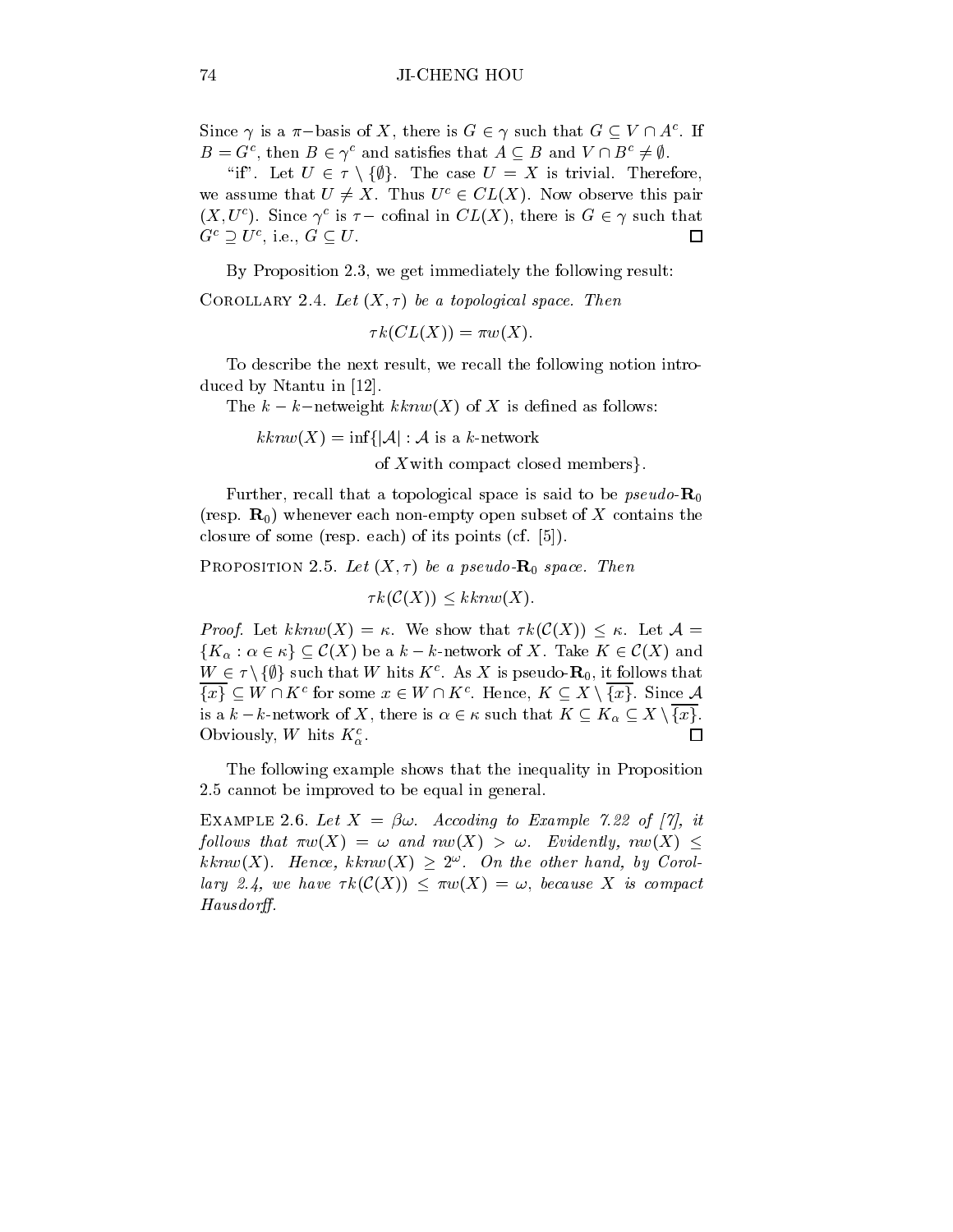# 3. Main results

Recall that a topological space is said to be *quasi-regular* (cf.  $[12]$ ) whenever each non-empty open subset contains a closed subset whose interior is non-empty.

THEOREM 3.1. Let  $(X, \tau)$  be either a quasi-regular and  $\mathbf{R}_0$  or a  $T_1$ space. Then

$$
\pi w(\Delta(X)) = \pi \chi(\Delta(X)) = \max{\pi w(X), \tau k(\Delta)}.
$$

For  $\Delta = CL(X)$ , Theorem 3.1 together with Corollary 2.4 imply the folloing result:

THEOREM 3.2. Let X be either a quasi-regular and  $\mathbf{R}_0$  or a  $T_1$  space. Then

$$
\pi w((2^X,\tau_V))=\pi\chi((2^X,\tau_V))=\pi w(X).
$$

For  $\Delta = \mathcal{C}(X)$ , Theorem 3.1 implies the following result:

THEOREM 3.3. Let X be either a quasi-regular and  $\mathbf{R}_0$  or a  $T_1$  space. Then

$$
\pi w((2^X,\tau_F))=\pi \chi((2^X,\tau_F))=\max\{\pi w(X),\tau k(\mathcal{C}(X))\}.
$$

Combining Theorem 3.3 and Theorem 8.7 of [9], we get the following corollary concerning the set Q of the retional numbers.

COROLLARY 3.4.  $\pi w((2^{\circ}, T_F)) = \pi \chi((2^{\circ}, T_F)) \geq \kappa_0$ .

If we put  $\Delta = CL(X)$  and consider only the  $\pi$ -weight, then we obtain the following result which is similar to Theorem 3.2 but under a weaker assumption.

THEOREM 3.5. Let X be a  $\mathbf{R}_0$  space. Then

$$
\pi w((2^X,\tau_V))=\pi w(X).
$$

Note that a similar result for  $\tau_F$  fails. For example, by Corollary 3.4, we have  $\pi w((2^{\circ}, \tau_F)) \geq \kappa_0$  while  $\pi w(Q) = \kappa_0$ .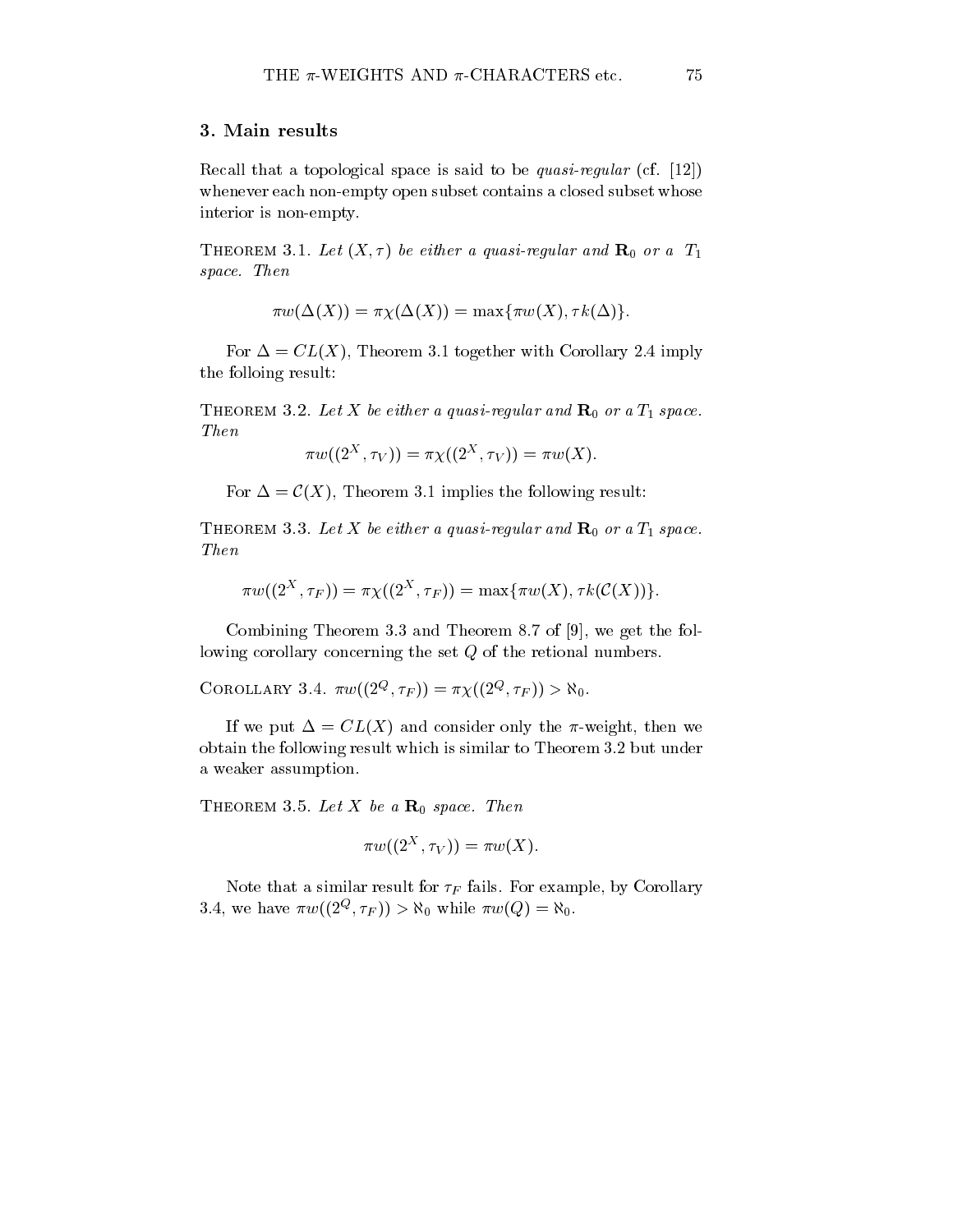# 4. The proofs of Theorems

LEMMA 4.1. Let X be an  $\mathbf{R}_0$  space. Let  $V_1, V_2, \cdots V_n, W$  be open subsets of  $X$  and  $A \in \Delta$ . If  $\prod_{i=1}^n V_i$  if  $(A^c)^+ \subseteq W^+$ , then there exists some  $i \leq n$  such that  $V_i \setminus A \subseteq W$ .

*Proof.* Suppose the contrary. Then for each  $i \leq n$  we can choose  $x_i \in V_i \cap (X \setminus A) \cap (X \setminus W)$ . Since X is  $\mathbf{R}_0$  and A is closed in X, for each  $i \leq n$ , we have  $\{x_i\} \subseteq V_i \cap (X \setminus A)$ . If  $E = \bigcup \{\{x_i\} : i \leq n\}$ , then  $E \in \bigcup_{i=1}^{n} V_i$   $\sqcup (A^c)^+$  while  $E \notin W^+$  which is a contradiction.

LEMMA 4.2. Let X be a  $T_1$  space. Let  $V_1, V_2, \cdots V_n, W$  be open subsets of  $X$  and  $A \in \Delta$ . If  $\bigcup_{i=1}^n V_i \cap \bigcup_{i=1}^{\infty} V_i$  , then there exists some  $i \leq n$  such that  $V_i \cap A^c \subseteq W$ .

The proof is similar to that of Lemma 4.1 and we left it to the reader.

LEMMA 4.3. Let  $X$  be either a quasi-regular or a  $T_1$  space. If  $\pi w(\Delta(X)) = \lambda$ , then  $\pi w(X) \leq \lambda$ .

*Proof.* Since  $\pi w(\Delta(X)) = \lambda$ , we may assume that  $\{\prod_{i=1}^{\infty}V_i(\alpha) \mid \alpha\in \mathbb{R}$  $(A_{\alpha})^{\dagger}$ :  $\alpha \in \lambda$  is a  $\pi$ -base for  $\Delta(\Lambda)$  where  $V_i(\alpha)$  are open sets in  $\Lambda$ ,  $A \in \Delta$ , and  $n_{\alpha}$  is a natural number. Since  $\prod_{i=1}^{n} V_i(\alpha)$  and  $(A_{\alpha}^*)^{\top} \neq \emptyset$ for each  $i \leq n_{\alpha}$ ,  $V_i(\alpha)$  hits  $A_{\alpha}^c$ . We claim that

$$
\mathcal{V} = \bigcup \{ \{ V_1(\alpha) \setminus A_\alpha, V_2(\alpha) \setminus A_\alpha, \cdots, V_{n_\alpha}(\alpha) \setminus A_\alpha \} : \alpha \in \lambda \}
$$

is a  $\pi$ -base for X.

Now let us take a non-empty open subset  $G$  of  $X$ . We will look for an element  $V \in V$  which is contained in G. We distinguish the following two cases.

Case 1. X is  $T_1$ .

As G is non-empty and  $\Lambda$  is  $T_1, G$  is a non-empty open subset of  $\Delta(A)$ . Therefore there exists  $\alpha \in \lambda$  such that  $\prod_{i=1}^{n}V_i(\alpha) \cap (A_{\alpha}^*)^{\perp} \subseteq$ G  $\,$  . By Lemma 4.2, there exists  $i \leq n_{\alpha}$  such that  $V_i(\alpha) \setminus A_{\alpha} \subseteq G$ . Hence,  $V = V_i(\alpha) \setminus A_\alpha$  is as required.

Case 2. X is quasi-regular.

As  $G$  is non-empty, it contains a non-empty closed subset  $E$ whose interior  $m\nu$  is non-empty. It is obvious that  $(m\nu)$  is a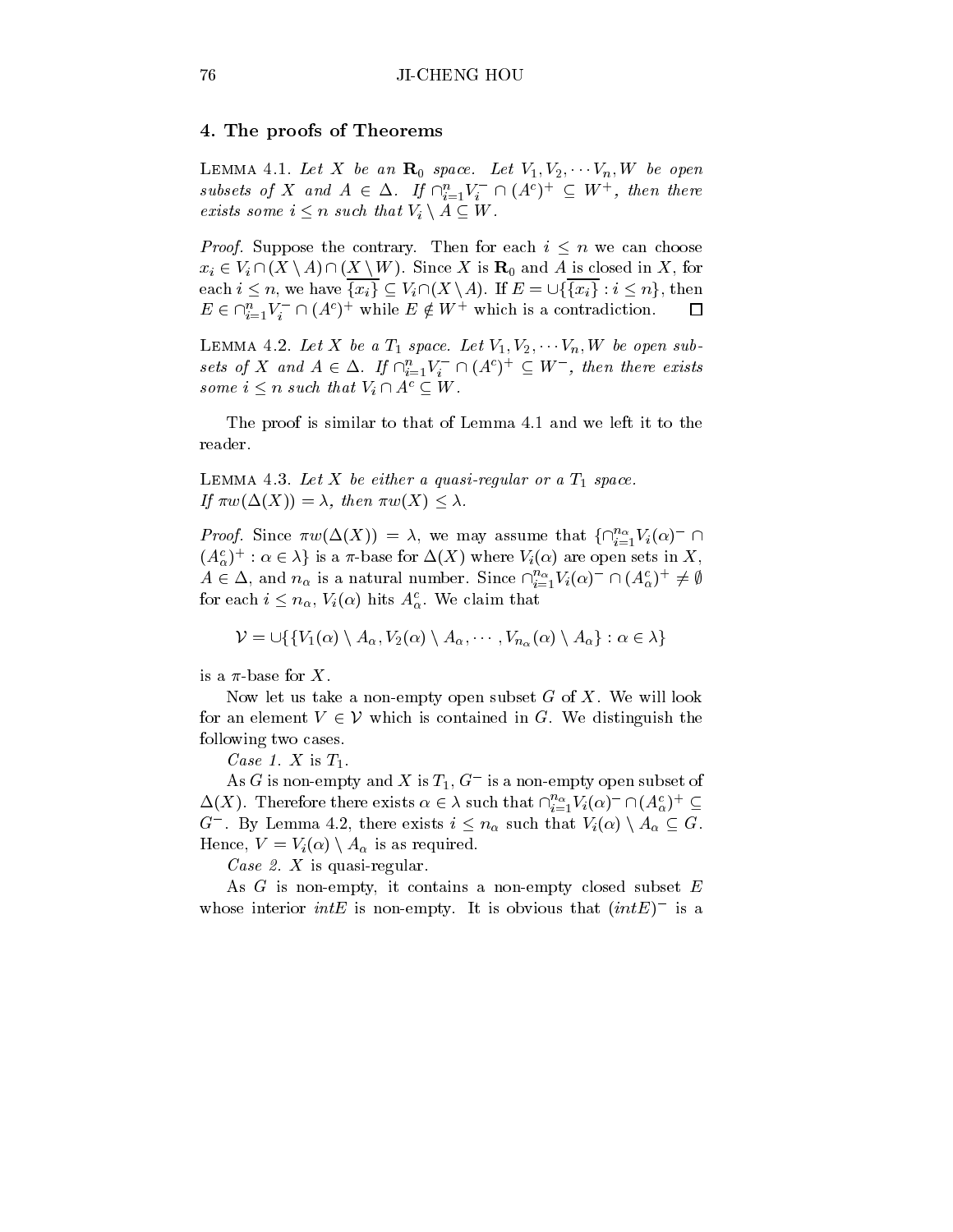non-empty open subset of  $\Delta(X)$ . Therefore there exists  $\alpha \in \lambda$  such that  $\prod_{i=1}^{\infty}V_i(\alpha)$   $\prod (A_\alpha^{\vee})^{\perp} \subseteq ($  *intE*). We will show that there is  $i \leq n_{\alpha}$  such that  $V_i \setminus A_{\alpha} \subseteq G$ . If not, then for each i, we have that  $V_i \cap A_{\alpha}^c \cap G^c \neq \emptyset$ . Thus  $V_i \cap A_{\alpha}^c \cap E^c \neq \emptyset$ . By the previous argument, there are non-empty closed subsets  $F_i$  such that  $F_i \subseteq V_i(\alpha) \cap A_{\alpha}^c \cap E^c$ . If we set  $F = \bigcup \{F_i : i \leq n_\alpha\}$ , then  $F \in \bigcup_{i=1}^\infty V_i(\alpha) \cup \bigcup \{A_\alpha^\alpha\big\}$ , but  $F \notin (intE)^-$  which is a contradiction.  $\Box$ 

LEMMA 4.4. Let X be an  $\mathbf{R}_0$  space. If  $\pi w(\Delta(X)) = \lambda$ , then  $\tau k(\Delta) \leq$  $\lambda$ .

*Proof.* Let  $\{ \prod_{i=1}^{\infty} V_i(\alpha) \mid \prod_{i=1}^{\infty} A_{\alpha}\}$  is  $\alpha \in \lambda$  be a  $\pi$ -base for  $\Delta(X)$ , where  $V_i(\alpha)$  are open sets in X,  $A_\alpha \in \Delta$ , and  $n_\alpha$  is a natural number. We claim that

$$
\mathcal{B} = \{A_{\alpha} : \alpha \in \lambda\}
$$

is a  $\pi$ -cofinal subset of  $\Delta$ . Take an open subset G of X and  $A \in \Delta$ such that  $G \cap A^* \neq \emptyset$ . Since  $A$  is  $\mathbf{R}_0$ , it follows that  $G \cap (A^*)^+$  is a non-empty open subset of  $\Delta(X)$ . Therefore there exists  $\alpha \in \lambda$  such that  $\bigcap_{i=1}^{n}V_i(\alpha)$   $\bigcap_{i=1}^{n}V_{\alpha}\big)$   $\subseteq G$   $\bigcap_{i=1}^{n}(A^c)$ . If we take  $E \in \bigcap_{i=1}^{n}V_i(\alpha)$   $\bigcap$  $(A_{\alpha})^{\dagger}$ , then  $E \cap G \neq \emptyset$  and  $E \cap A_{\alpha} = \emptyset$ . Consequently, G hits  $(A_{\alpha})^{\dagger}$ . We demonstrate that  $A_{\alpha}$  contains A. In fact, if not, we can take  $a \in A \setminus A_\alpha$ . As X is  $\mathbf{R}_0$ , one has  $\{a\} \subseteq A_\alpha^c$ . If  $F = \{a\} \cup E$ , then  $F \in \bigcup_{i=1}^{\infty} V_i$   $\sqcup (A_{\alpha}^{\circ})^{\perp}$ , but  $F \notin (A^{\circ})^{\perp}$  which is a contradiction.  $\sqsubset$ 

LEMMA 4.5. Let  $(X, \tau)$  be a pseudo- $\mathbf{R}_0$  space. If max $\{\pi w(X), \tau k(\Delta)\} = \kappa$ , then  $\pi w(\Delta(X)) \leq \kappa$ .

*Proof.* Let  $V = \{V_{\alpha} : \alpha \in \kappa\} \subseteq \tau \setminus \{\emptyset\}$  be a  $\pi$ -basis of  $(X, \tau)$ , and  $\mathcal{A} = \{A_\alpha : \alpha \in \kappa\} \subseteq \Delta$  a  $\tau$ -cofinal subset of  $\Delta$ . By the condition (b), without loss of the generality, we may assume that  $A$  is closed with respect to finite (not necessarily non-empty) intersections. Denote by  $\kappa^{\langle\omega\rangle}$  the family of all finite subsets of  $\kappa$ . Define

$$
\mathbf{W} = \{ \cap_{\beta \in E} V_{\beta}^- \cap (A_{\alpha}^c)^+ : \alpha \in \kappa, E \in \kappa^{<\omega} \}.
$$

It is obvious that the cardinality of  $W$  is  $\kappa$ . To complete the proof, it suffies to show that every non-empty open subset of  $\Delta(X)$  contains some non-empty element of W. Let  $\mathcal G$  be a non-empty open subset of  $\Delta(X)$ .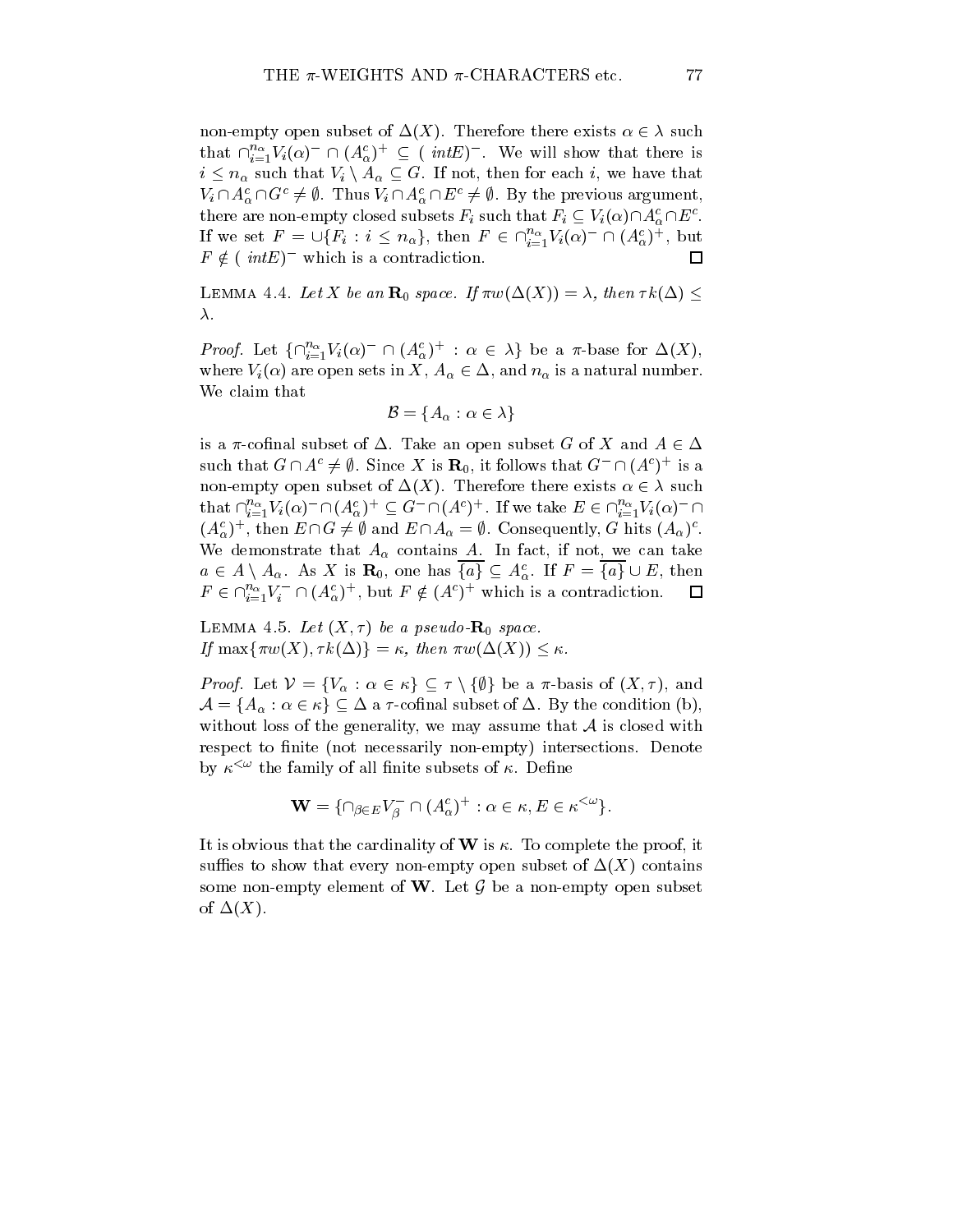### 78 JI-CHENG HOU

We may assume that, without loss of the generality,  $\mathcal{G} = \prod_{i=1}^n G_i + 1$  $(A<sup>c</sup>)<sup>+</sup>$  where  $G<sub>i</sub>$ 's are non-empty open subsets of X and  $A \in \Delta$ . Since G is non-empty, it follows that  $G_i \cap A^c \neq \emptyset$  for every  $i \leq n$ . Since V is a  $\pi$ -basis of  $(X, \tau)$ , for each  $i \leq n$  there exists  $\alpha_i \in \kappa$  such that  $V_{\alpha_i} \subseteq G_i \sqcup A$ . Now consider all such pairs  $(V_{\alpha_i}, A)$  for all  $i \leq n$ . Since A is  $\tau$ -cofinal in  $\Delta$ , for each  $i \leq n$  there exists  $\beta_i \in \kappa$  such that  $A_{\beta_i}^c$  hits  $V_i$  and that  $A_{\beta_i}$  contains A. We set  $A' = \bigcap \{A_{\beta_i} : i \leq n\}.$ It is straightforward to verify that  $A \subseteq A$  and  $V_{\alpha_i}$  nits  $(A)$  for all  $i \leq n$ . Let  $\mathcal{W} = \prod_{i=1}^n V_{\alpha_i} \cup ((A_1)^*)$ . It is easy to see that  $\mathcal{W} \in \mathbf{W}$ and that  $W$  is non-empty. It is not difficult to verify that  $G$  contains this W.  $\Box$ 

The proof of Theorem 3.5. Accoding Lemma 4.5 and Corollary 2.4, we have  $\pi w((2^+, \tau_V)) \leq \pi w(\Lambda)$ . Thus we only need to show that  $\pi w((2^{\infty}, \tau_V)) \geq \pi w(\Lambda)$ . Now let  $\pi w((2^{\infty}, \tau_V)) = \Lambda$ . We may assume that  $\{ \Box_{i=1}^{\infty} V_i(\alpha) \cap \Box(\Lambda_{\alpha}^{\infty}) \ : \alpha \in \Lambda \}$  is a  $\pi$ -base for  $(2^{**}, \tau_V)$  where sets  $V_i(\alpha)$  are open in X,  $A_{\alpha}$  is closed in X and  $n_{\alpha}$  is a natural number. Since  $\prod_{i=1}^{n} V_i(\alpha)$   $\prod (A_{\alpha}^{\infty})^+ \neq \emptyset$  for each  $i \leq n_{\alpha}$ ,  $V_i$  hits  $A_{\alpha}^{\infty}$ . We claim that

$$
\mathcal{V} = \bigcup \{ \{ V_1(\alpha) \setminus A_\alpha, V_2(\alpha) \setminus A_\alpha, \cdots, V_{n_\alpha}(\alpha) \setminus A_\alpha \} : \alpha \in \lambda \}
$$

is a  $\pi$ -base for X.

Now let us take a non-empty open subset  $G$  of  $X$ , we will look for an element  $V \in \mathcal{V}$  which is contained in G.

The case  $G = X$  is trivial. Hence, we assume that  $G \neq X$ .

Let  $A = X \setminus G$ . Then  $G^+ = (A^c)^+ \in \tau_V$  and it is non-empty. Therefore there exists  $\alpha \in \lambda$  such that  $\prod_{i=1}^n V_i(\alpha) \cap (A_{\alpha}^{\lambda})^+ \subseteq G^+$ . By Lemma 4.1, there exists  $i \leq n_\alpha$  such that  $V_i(\alpha) \setminus A_\alpha \subseteq G$ . If we take  $V = V_i(\alpha) \setminus A_\alpha$ , then this V is the required one.  $\Box$ 

LEMMA 4.6. Let X be either a quasi-regular and  $\mathbf{R}_0$  or a  $T_1$  space. If  $\pi_X(X, \Delta(X)) = \kappa$ , then  $d(X) \leq \kappa$ , where  $d(X)$  means the density of  $X$ .

Proof. Without loss of the generality, we can assume that

$$
\mathbf{W} = \{ \cap_{i=1}^{n_{\alpha}} V_i(\alpha)^- \cap (A_{\alpha}^c)^+ : \alpha \in \kappa \}
$$

is a local  $\pi$ -basis for  $\Delta(X)$  at this point X where sets  $V_i(\alpha)$  are open in X,  $A_{\alpha} \in \Delta(X)$ , and  $n_{\alpha}$  is a natural number. Since for each  $\alpha \in \kappa$ ,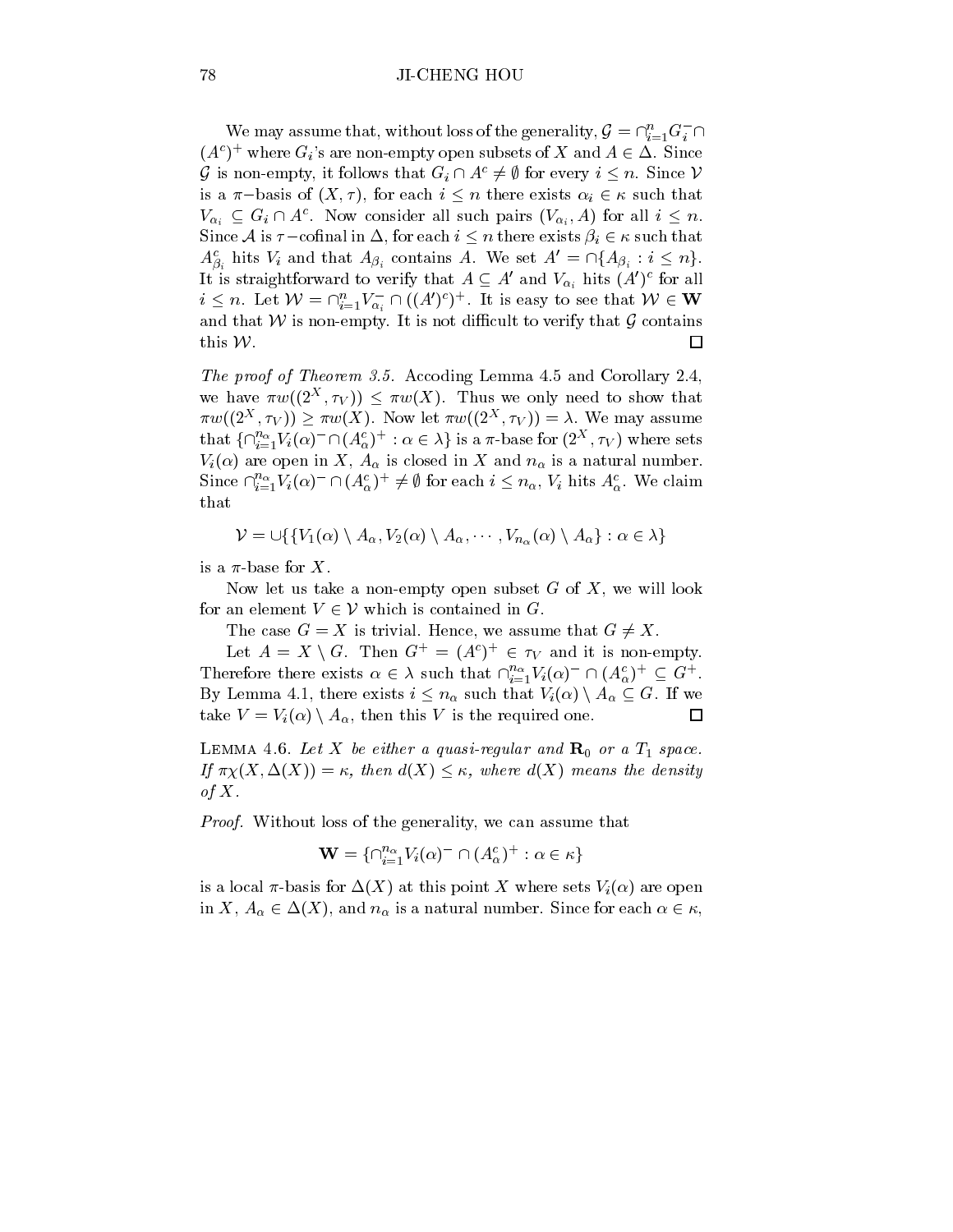$\bigcup_{i=1}^{n}V_i(\alpha)$   $\Box$   $(A_{\alpha}^{\alpha})^{\perp}\neq \emptyset$ ,  $V_i(\alpha)$  nits  $A_{\alpha}^{\alpha}$  for all  $i \leq n_{\alpha}$  and  $\alpha \in \kappa$ . Take  $a_{i\alpha} \in V_i(\alpha) \cap A_{\alpha}^c$  and, let  $D = \{a_{i\alpha} : \alpha \in \kappa, i \leq n_\alpha\}$ . We show that  $D$  is a dense subset of  $X$ .

Let v be a nonempty open subset of  $\Lambda$ . Thus  $\Lambda \in V$  . Since W is a local  $\pi$ -basis for  $\Delta(X)$  at this point X, there is  $\alpha \in \kappa$  such that  $\bigcap_{i=1}^{n}V_i(\alpha)\mid \bigcap (A_{\alpha}^{\vee})^{\perp} \subseteq V$  . By Lemma 4.2, there is some  $i \leq n_{\alpha}$ such that  $V_i(\alpha) \cap A_{\alpha}^c \subseteq V$ . Hence  $a_{i\alpha} \in D \cap V$ .  $\Box$ 

The proof of Theorem 3.1. By Lemma 4.3, 4.4, and 4.5, it follows that  $\pi w(\Delta(X)) = \max{\pi w(X), \tau k(\Delta)}$ . By Lemma 4.6, it follows that  $d(X) \leq \pi \chi(\Delta(X))$ . A straightforward check shows that  $d(X) \geq$  $d(\Delta(X))$ . Hence,  $d(\Delta(X)) \leq \pi \chi(\Delta(X))$ . According to Theorem 3.8  $1(b)$  of [7], one has

$$
\pi w(\Delta(X)) = \max{\pi \chi(\Delta(X)), d(\Delta(X))} = \pi \chi(\Delta(X)).
$$

Consequently,  $\pi w(\Delta(X)) = \pi \chi(\Delta(X)) = \max{\pi w(X), \tau k(\Delta)}$ .  $\Box$ 

#### Acknowledgment

The author would like to thank Professor T. Nogura whose encouragement helped much in the preparation of this paper. He also thanks V. G. Gutev for many valuable suggestions.

- [1] G. BEER, On the Fell Topology, Set-Valued analysis 1 (1993), 69-80.
- [2] G. BEER AND R.TAMAKI, The infimal value functional and the uniformization of hit-and-miss hyperspace topologies, Proc. Amer. Math. Soc. 122 (1994),  $601–612$ .
- [3] G. BEER AND R. TAMAKI,  $\mathcal{O}_n$  hit-and-miss hyperspace topologies, Comment. Math. Univ. Calolin. 34 (1993), 717-728.
- [4] J. C. OXTOBY, *Cartesian products of Baire spaces*, Fund. Math. 49  $(1961), 157–166.$
- [5] A. DAVIS, *Indexed systems of neighbourhoods for general topological* spaces, Amer. Math. Monthly  $68$  (1961), 886-893.
- [6] J. FELL, A Hausdorff topology for the closed subsets of a locally compact non-Hausdorff space, Proc. Amer. Math. Soc. 13 (1962),  $472-476$ .
- [7] R. HODEL, *Cardinal function I*, Handbook of set-theoretic topology (K. Kunen and J. E. Vanghhan, eds.), Elsvier Science Publishers B. V., 1984.